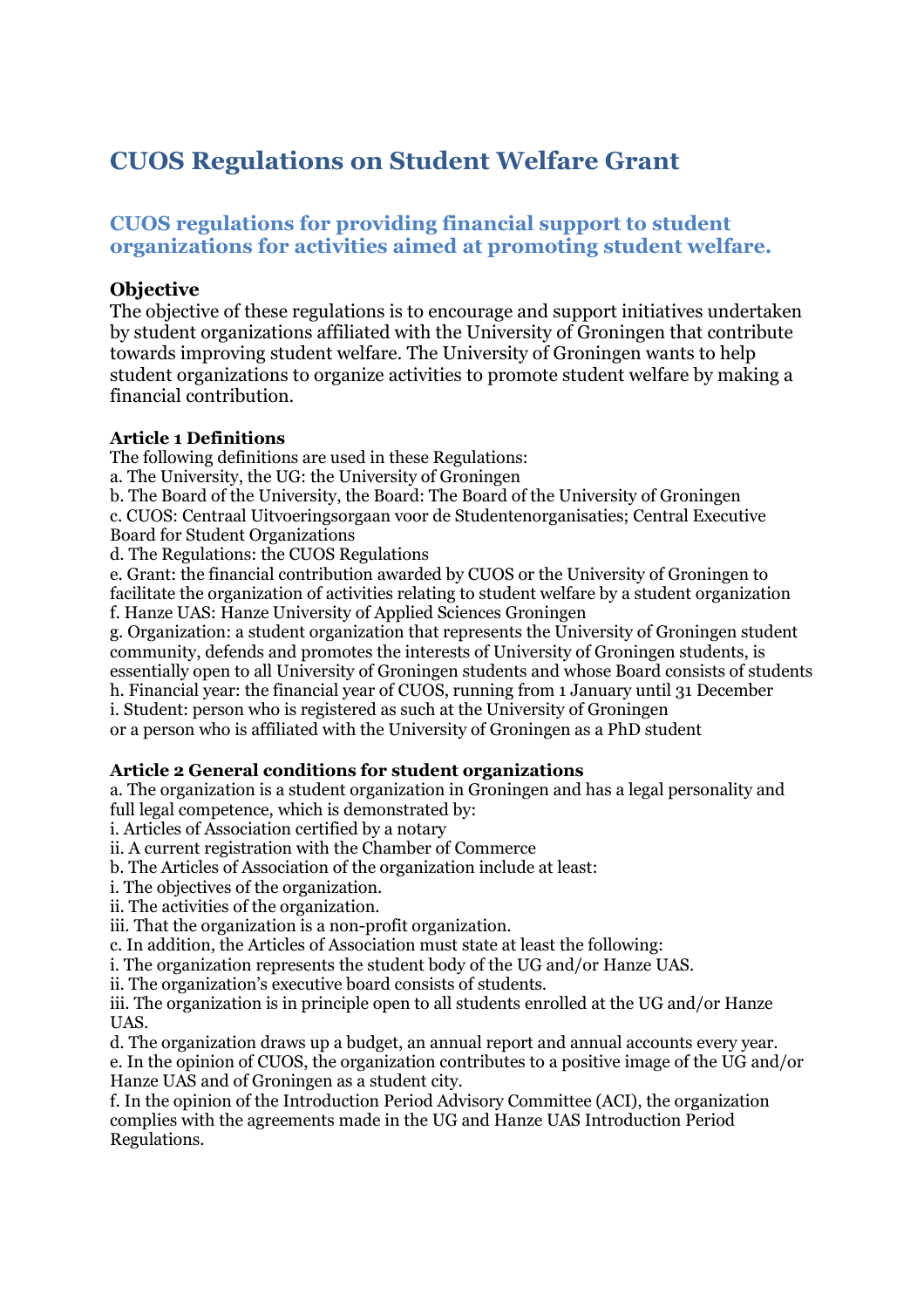# **Article 3 Total funding available**

1. A maximum amount of  $\epsilon$ 300 can be awarded to each organization; the total amount of funding that can be awarded by CUOS is  $\epsilon_{15,000}$ . Applications shall be assessed in the order in which they are submitted.

2. An application can be submitted jointly by several student organizations. In this case, the requested amount shall be deducted in equal parts from the total amount of funding

available to the applicants.

3. Each year, CUOS determines in its annual report the total amount of funding available for the

coming financial year on the basis of available resources.

### **Article 4 Application procedure**

1. Applications for grants can be submitted as long as these Regulations are in force (Article 14).

2. Organizations can apply for a grant by submitting a fully completed 'CUOS welfare grant' application form and the appendix specified therein, which can be found at [www.rug.nl/cuos.](http://www.rug.nl/cuos)

#### **Article 5 Substantive assessment criteria**

Submitted applications will be assessed by CUOS on the following points:

1. Content (quality and substantiation)

2. Objectives (the extent to which the activity is geared towards student welfare) and desired result (the extent to which the activity will have a lasting impact)

3. Target group and scope (size, need and additional range of activities)

4. Organizational approach and the results hereof (professionalism, feasibility and timeline)

5. Level and reasonableness of costs and revenues

6. Opportunities and commitment to generate own income

7. Ratio between the requested grant and own income and expenses

### **Article 6 Weighting factors**

When assessing an application and determining the grant amount to be awarded, CUOS takes into account the following weighting factors:

a. The extent to which the activity contributes to the well-being (mental, physical and/or social) of students.

b. The extent to which the activity contributes towards creating connections between students and between students and the UG. This might involve connections with the UG's buildings and grounds, but also with lecturers and other UG staff.

c. The extent to which the activity has a lasting impact.

d. The target group of the activity, specifically the involvement of students who are new to the UG. In this context, 'new' refers to students who registered as such after 1 February 2020.

### **Article 7 Provisional decision**

1. CUOS will inform the applicant of its provisional decision within six weeks of receiving the application.

2. A provisional decision includes:

a. The amount of the grant to be awarded.

b. Further details that the organization must provide and/or conditions under which the grant will be definitively awarded.

3. The grant is paid out once the decision to award the grant has been made.